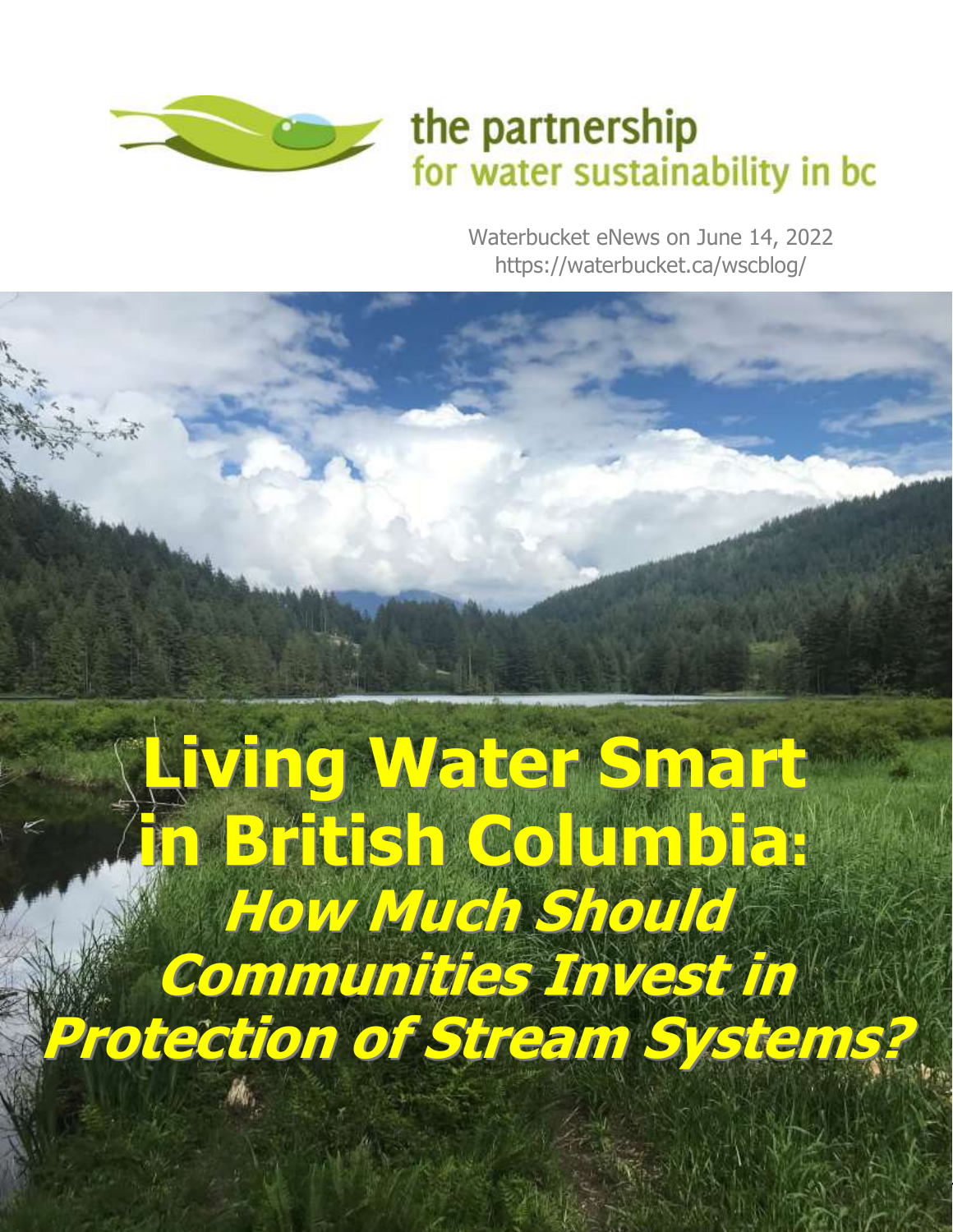## Note to Reader:

Waterbucket eNews**<sup>1</sup>** celebrates the leadership of individuals and organizations who are guided by the vision for Living Water Smart in British Columbia**<sup>2</sup> .**

In the edition published on June 14, 2022, the Partnership announced release of its Synthesis Report on the 6-year program of applied research for testing, refining and mainstreaming the Ecological Accounting Process, a BC Strategy for Community Investment in Stream Systems.

The umbrella for Partnership initiatives and programs is the Water Sustainability Action Plan for British Columbia**<sup>3</sup> .** In turn, the Action Plan is nested within Living Water Smart, British Columbia's Water Plan.



<sup>2</sup> https://waterbucket.ca/wcp/wp-content/uploads/sites/6/2017/11/livingwatersmart\_book.pdf

<sup>1</sup> https://waterbucket.ca/wscblog/

<sup>3</sup> https://www.waterbucket.ca/cfa/sites/wbccfa/documents/media/81.pdf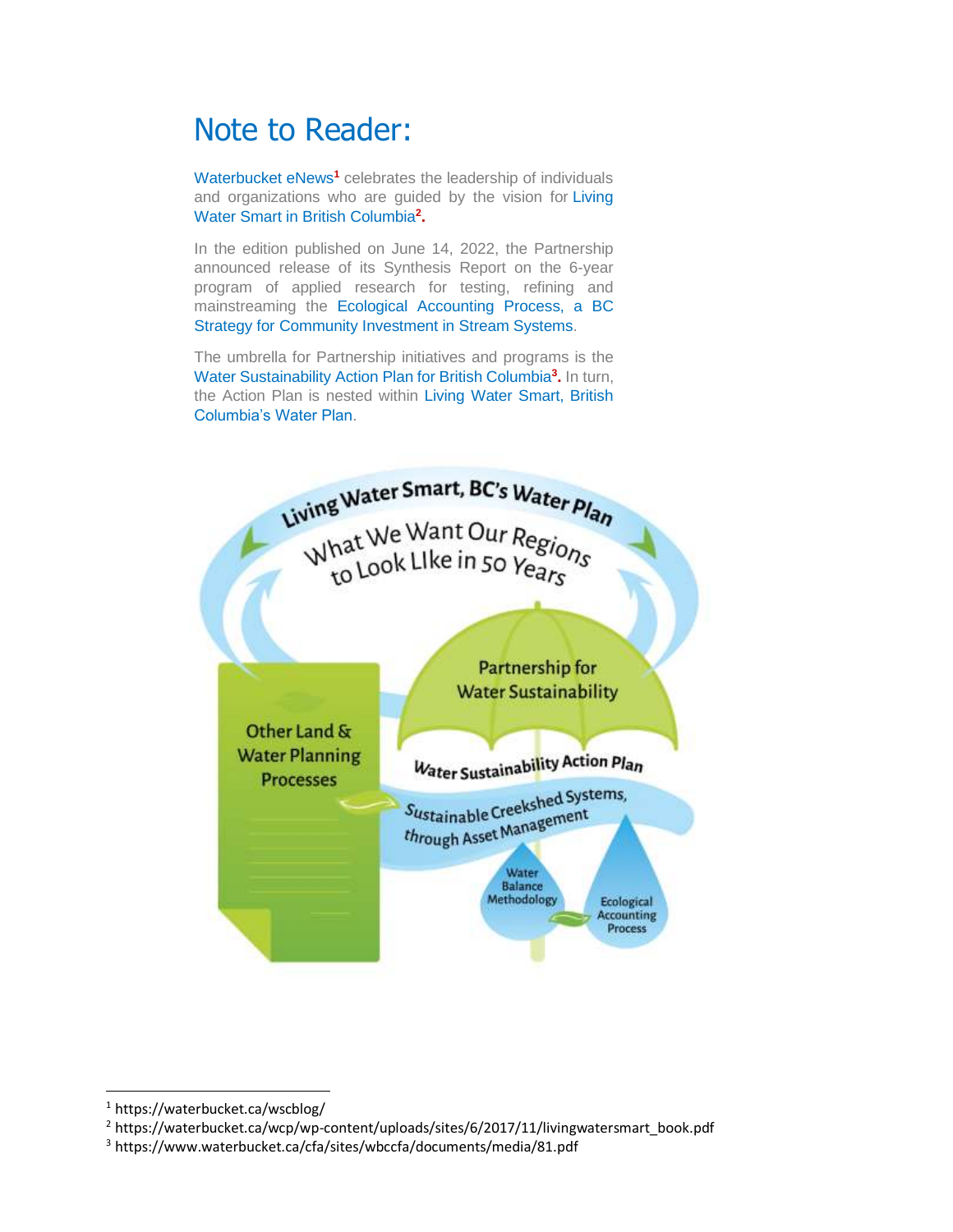#### **Editor's Perspective**

If we know how to do a much better job of protecting ecological features and stream systems in our communities and on our landscape, then why aren't we doing a better job? Why are streams still degrading? Why do we still see practices that exacerbate the situation? Why is understanding lacking? How do we change that?

An elephant in the room is the hollowing out of government capacity at all levels and the reliance on outside service providers. The ramifications of this dual concern provide the context for the Partnership's observation that a lack of understanding of the science behind the Twin Pillars of Stream System Integrity, and especially that a stream is a system, is widespread.

**Unless communities measure** the effect of impacts, destabilization of stream channels and degradation of riparian assets and streamside protection areas will continue.



Following publication of Beyond the Guidebook 2015, the Partnership embarked on a 6-year program of applied research to evolve and operationalize the EAP methodology and metrics through collaboration with willing local governments. The program involved 9 case studies and 13 local governments and yielded 19 "big ideas" or foundational concepts.

EAP evolved as one "big idea" led to the next one. We could not have made the leap directly from the first to the last. It required a building blocks process. This is the beneficial outcome of a systematic approach to applied research that tests and refines the methodology and metrics to get them right, and is founded on the principle of collaboration that benefits everyone.

With the perspective of hindsight, each local government took a leap of faith that EAP would fit into their strategic directions. Now, with EAP as a foundation piece, these local governments have a rationale and a metric to do business differently via multiple planning pathways to achieve the goal of "natural asset management".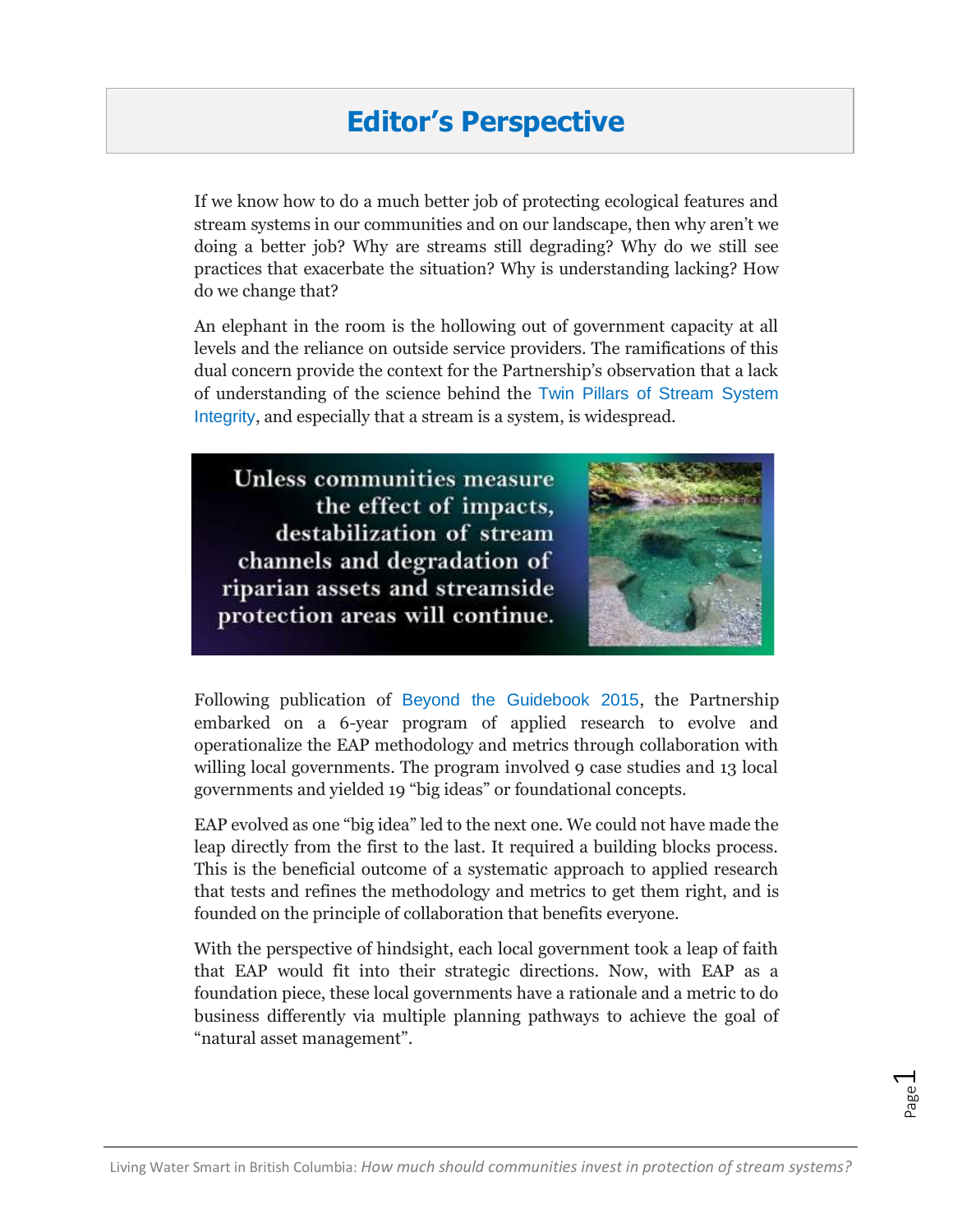A municipal Drainage Service has two interconnected components one is the constructed infrastructure and the other is the stream system

The Drainage Service is the neglected service, and the cost of neglect grows over time. Until now, local governments have lacked a pragmatic methodology and meaningful metrics to incorporate stream systems as line items in Asset Management Strategies. For local governments wishing to move from stopgap fixes to long-term solutions, EAP gives them a road map.

Local governments need real numbers to deliver green infrastructure outcomes. It is that basic. Rhetoric is insufficient. EAP metrics are neither hypothetical nor speculative. They are grounded in the BC Assessment database. EAP is a foundation piece for Asset Management for Sustainable Drainage Service Delivery.

in Ortolen

*Kim A. Stephens, MEng, PEng, Executive Director Partnership for Water Sustainability in BC June 2022*



Page  $\sim$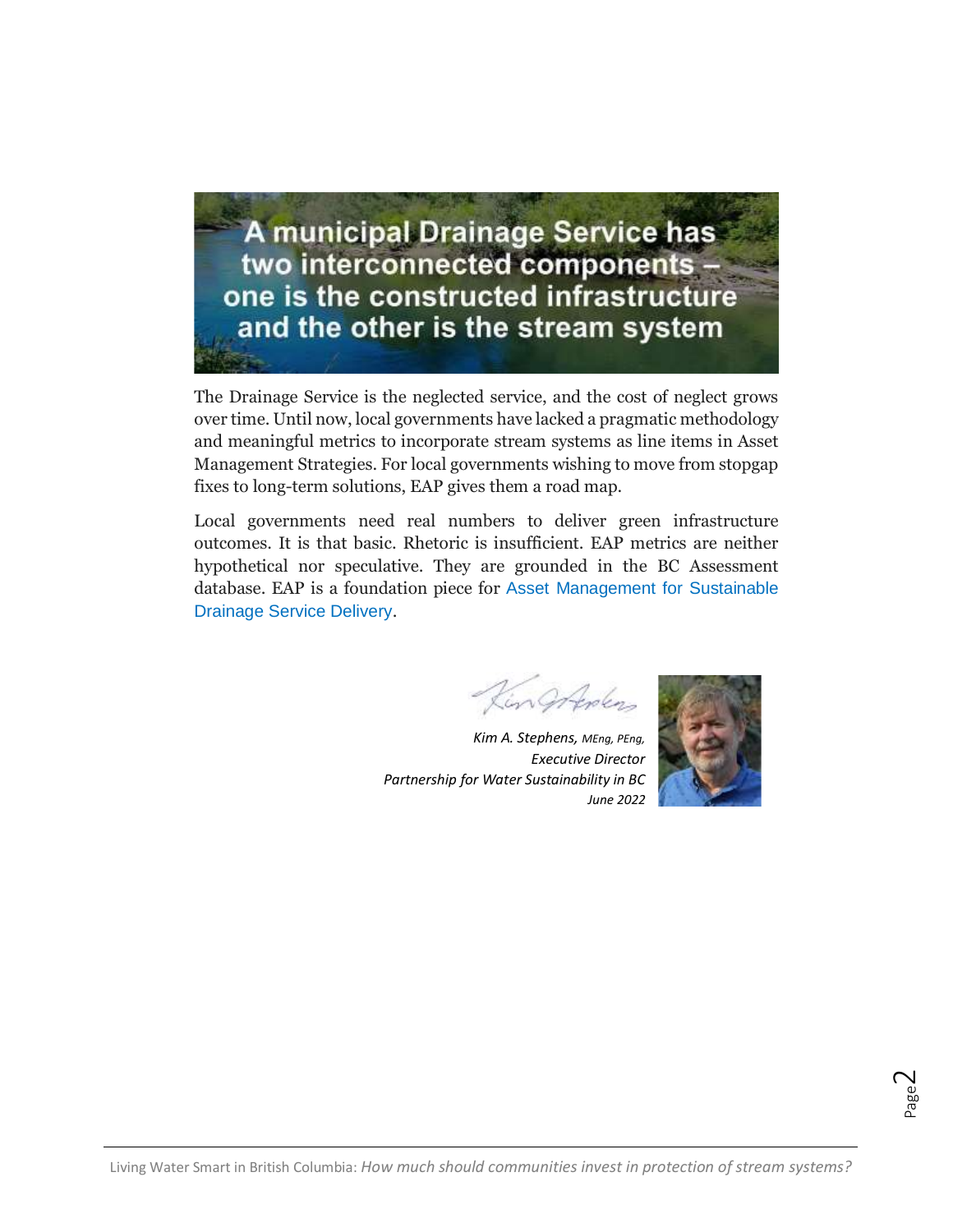## A stream is a natural system and a land use

Land use decisions are made at the parcel scale

Drainage infrastructure and the stream system together provide the municipal "Drainage Service"

"Twin Pillars" for stream system integrity are Ecological and **Water Balance Accounting** 

> "Riparian Deficit" is a measure of land use intrusion

Page ന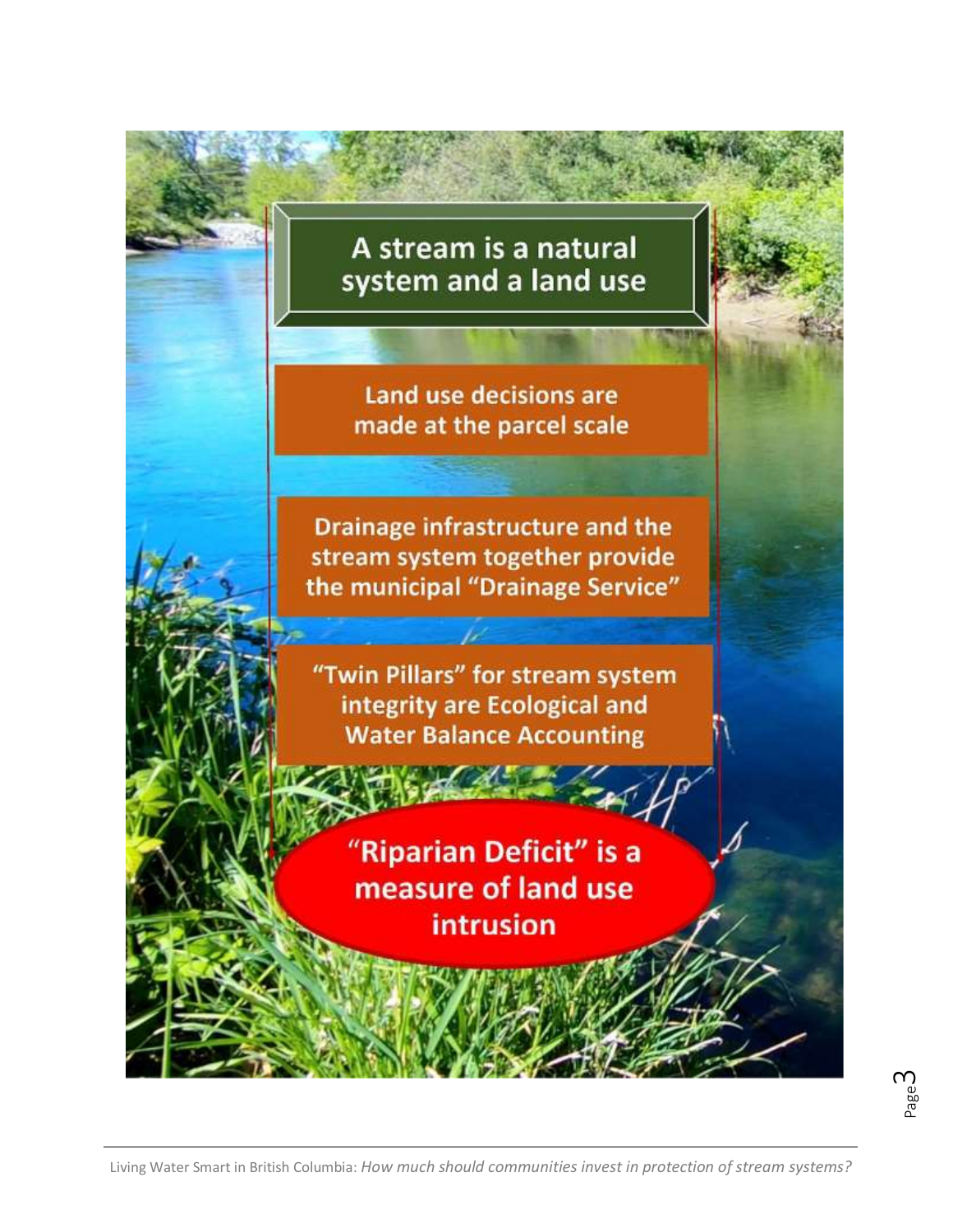### **How much should communities invest in protection of stream systems?**



**Story behind the story of EAP, the** 

## **Ecological Accounting Process**

Know your history. Understand the context. These are key thoughts, and they provide perspective for the story of EAP, the Ecological Accounting Process, as told in Beyond the Guidebook 2022: EAP, a BC Strategy for Community Investment in Stream Systems, released in June 2022 by the Partnership.

EAP uses real numbers. The methodology and metrics allow local governments to make a convincing financial case for annual investment in stream systems. The next step for them is to integrate budget line items for stream maintenance and management (M&M) into their Asset Management Strategies.

The "EAP story" is about a journey, one that began circa 1990 for pioneers working on parallel stream protection and restoration initiatives in British Columbia and Washington State. Three decades later, these parallel tracks have converged in the form of EAP. It has been a building blocks process requiring commitment, patience, and perseverance by many.

Page 4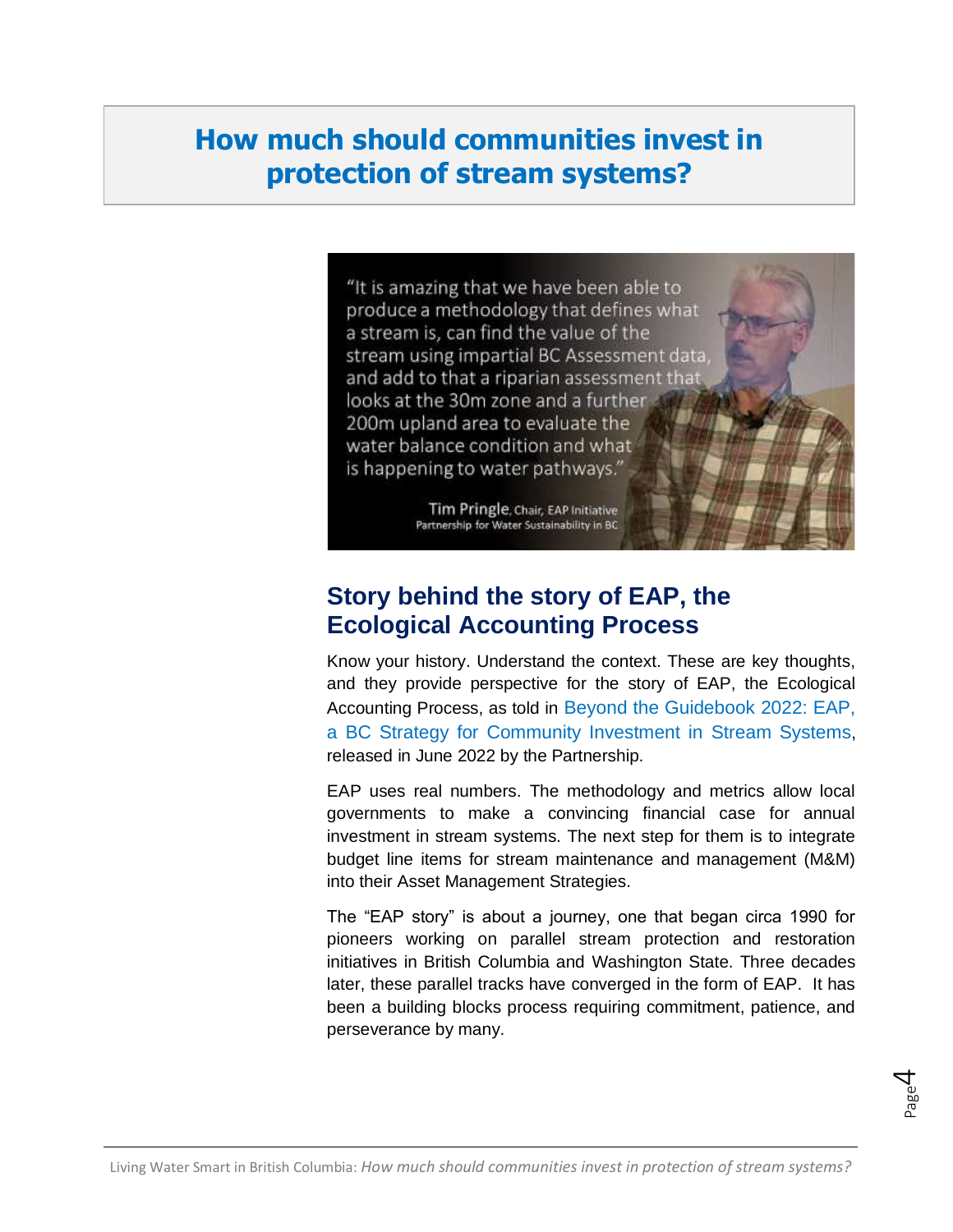

Local governments now have a path forward to address the Riparian Deficit. This is the environmental equivalent of the Infrastructure Funding Gap. It puts the environmental perspective on an equal footing with the engineering and accounting perspectives. This alone is gamechanging.

The growing cost due to neglect of the Drainage Service, combined with the urgency of the drainage liability issue, is the driver for linking municipal infrastructure asset management and stream health as "cause-and-effect".

A municipal Drainage Service has two interconnected components one is the constructed infrastructure and the other is the stream system

#### **Beyond the Guidebook Series**

Stormwater Planning: A Guidebook for British Columbia, released in 2002, is the foundation document for the Beyond the Guidebook Series of guidance documents. The titles themselves tell a story about the partnership journey in building on the Guidebook through case studies that showcase and celebrate good work, and advance implementation of science-informed approaches.

Context for Rainwater Management and Green Infrastructure in British Columbia (2007)

Implementing a New Culture for Urban Watershed Protection and Restoration in British Columbia (2010)

Moving Towards "Sustainable Watershed Systems, through Asset Management (2015).

Ecological Accounting Process, A B.C. Strategy for Community Investment in Stream Systems (2022) - the Synthesis Report is a distillation of over 1000 pages of case study documentation into a storyline that is conversational and written for a continuum of audiences that includes land use practitioners, asset managers, stream stewards, and local government decision-makers.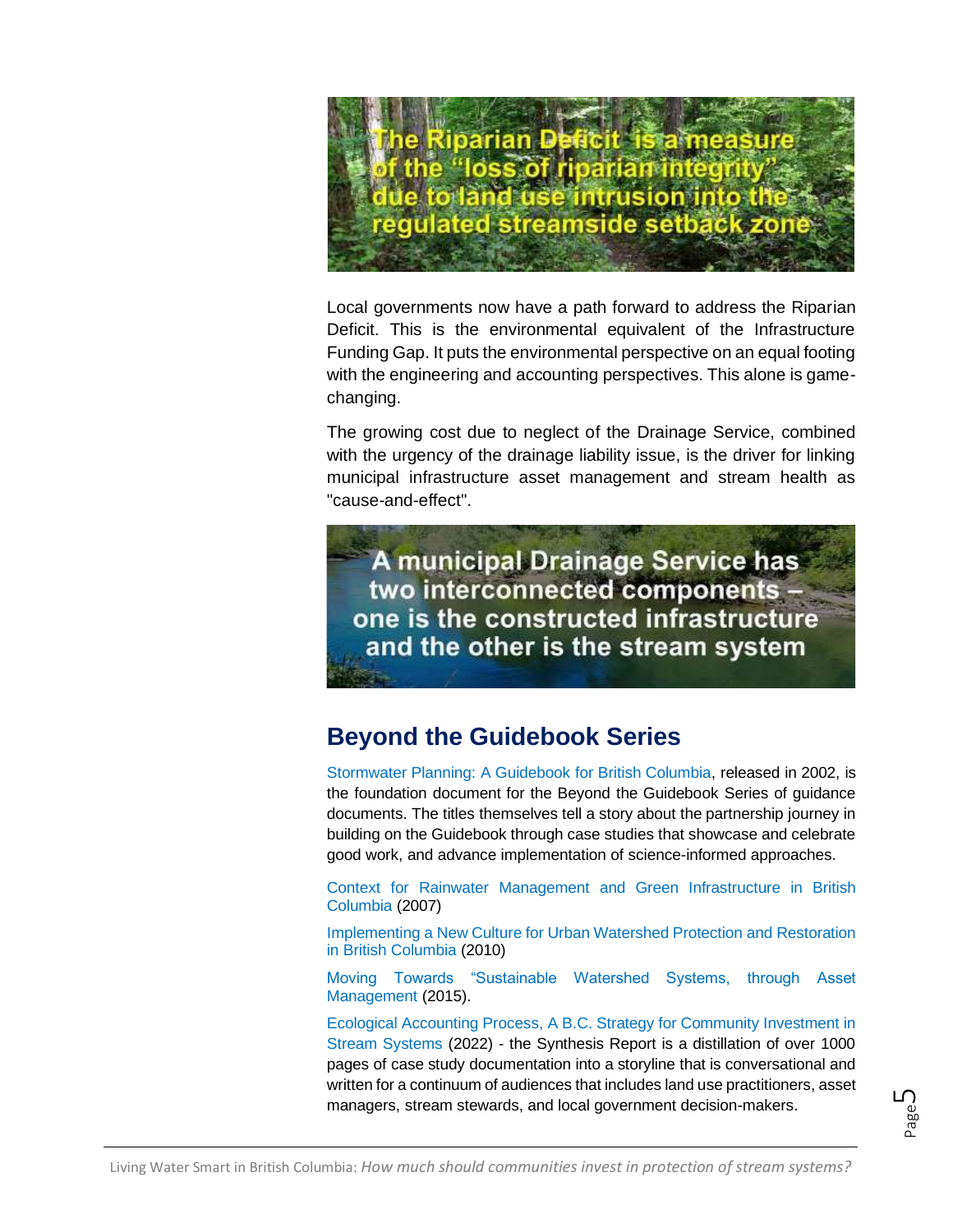#### **The story behind the story of "EAP, A BC Strategy for Community Investment in Stream Systems"**

Master drainage planning, integrated stormwater planning, and other processes at best pay lip-service to the role of the streamside protection zone within a stream system context, the condition of native vegetation and woodlands cover, and the need for restoration.

Now, EAP provides the reason to ask the question, **why aren't these factors considered and given equal weight to engineering considerations?**

To overcome barriers to learning and uptake, Beyond the Guidebook 2022**<sup>4</sup>** is written as a "story behind the story" with the objective of inspiring readers to apply their new-found insights about the science of land use change. Allow sufficient time to read and absorb each of the six parts that comprise "the story of EAP". Appreciate **why the Riparian Deficit is a game-changing concept**.

"It is amazing that we have been able to produce a methodology that defines what a stream is, can find the value of the stream using impartial BC Assessment data, and add to that a riparian assessment that looks at the 30m zone and a further 200m upland area to evaluate the water balance condition and what is happening to water pathways," says Tim Pringle, EAP Chair.

"Because local governments need real numbers to deliver outcomes, we landed on a concept which we call the Riparian Deficit. This expresses three measures of value in a single number. The three are the financial value of the stream corridor as a Natural Commons Asset (NCA), the social and ecological values, and the order of financial magnitude."

Chair, Ecological Accounting Process Initiative Partnership for Water Sustainability in British Columbia

**Tim Pringle** 

Page ص

<sup>4</sup> https://waterbucket.ca/gi/wp-content/uploads/sites/4/2022/06/EAP-Synthesis-Report-Beyond-the-Guidebook-2022\_Jun-2022.pdf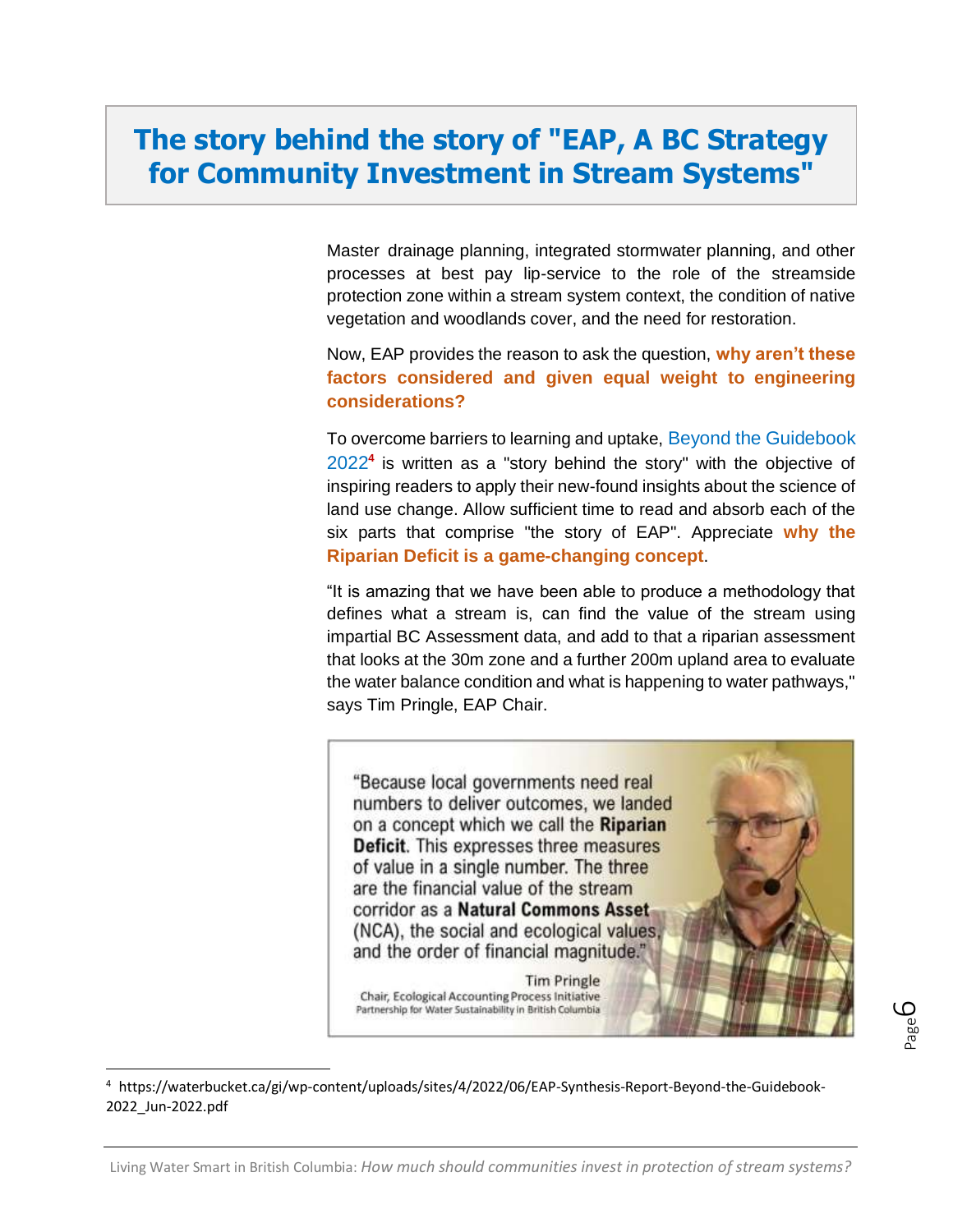#### **The Story of EAP in Six Parts**

Financial Case for the Stream - Executive Summary

Part A - Synopsis for the Busy Reader

Part B - Story Behind the Story of Sustainable Drainage Service **Delivery** 

Part C - Case Study Building Blocks Process

Part D - Hydrology is the Engine that Powers Ecological Services

Part E - A Stream is a Land Use



#### **Addressing the Elephant in the Room**

In the 1990s, the breakthrough in science-informed understanding was the Road Map for Stream System Integrity. For the past generation of practice, communities should have known what they ought to be doing. And some have made progress. But, in the big picture, the last two decades have been characterized by an inability to act on the science. The consequence is a growing Riparian Deficit which is an unfunded liability.

Having arrived at the EAP destination, **the Riparian Deficit**, the Partnership is able to reflect on the two issues which provided context for the journey: first, engineering measures are insufficient for stream and riparian protection; and secondly, the link to municipal asset management has not been clear.

$$
_{\rm Page}7
$$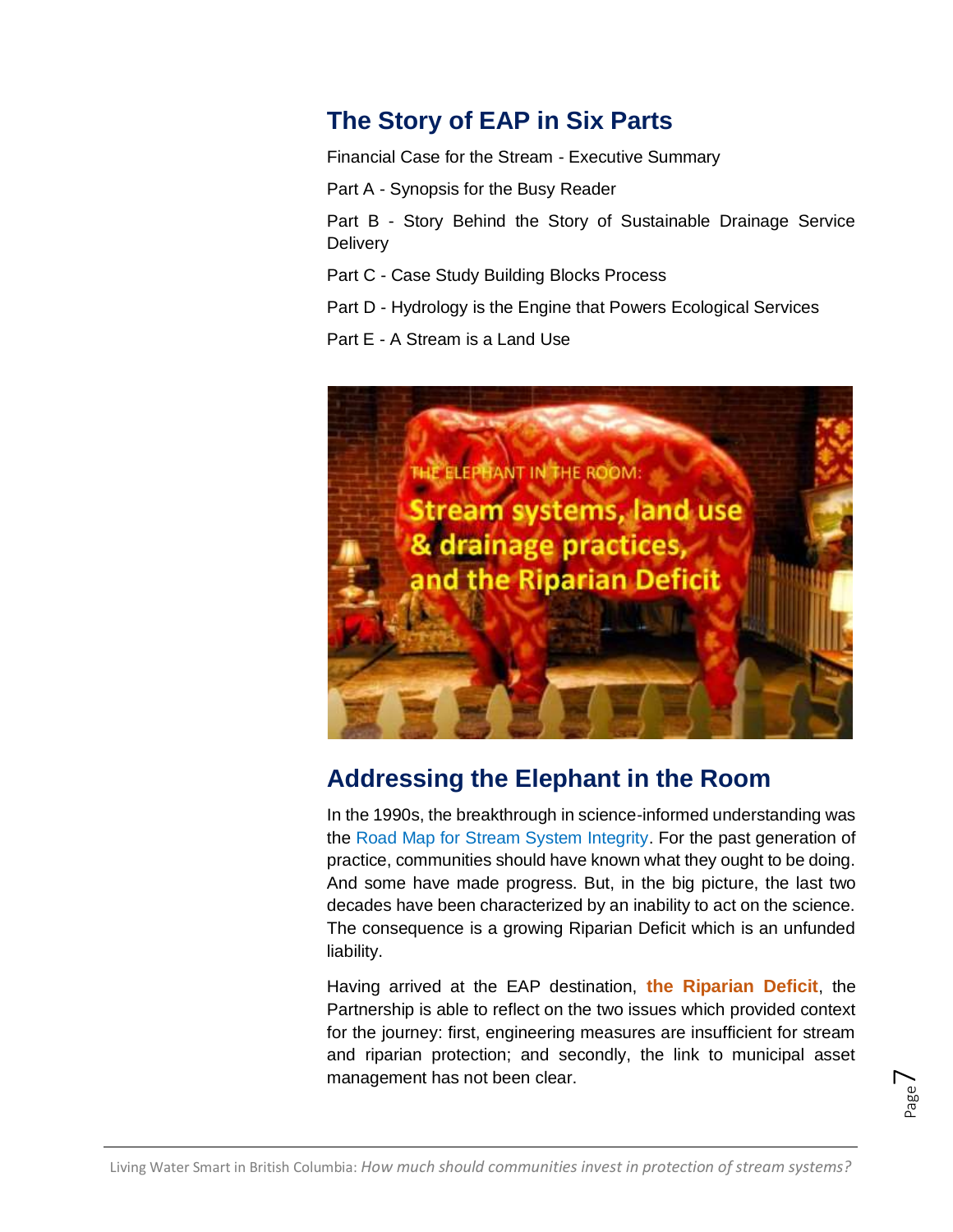To reach the destination, the Partnership had to address and show how to overcome four challenges: one, a lack of measurable metrics; two, confusion over **what is an asset versus a service**; three, ignorance about how to quantify the financial value of "natural assets" with real numbers; and four, numerous "one-off" projects that fail to build improved asset management practice.

> "Riparian Deficit" is a measure of land use intrusion

*Interdepartmental communication:* An elephant in the room is the question of how to create a situation where the environmental perspective is on an equal footing with the engineering and accounting perspectives.

Only then can there be an effective conversation about annual budgets for maintenance and management (M&M) of assets, whether those are constructed assets or the natural component of the Drainage Service.

For an inter-departmental conversation to be outcome-oriented, there must be a real number to focus attention on what is at stake. The Riparian Deficit is that metric. It enables local government to pose and answer the question:

**What will change when EAP analyses provide financial values for natural assets such as streams?**



Page  $\infty$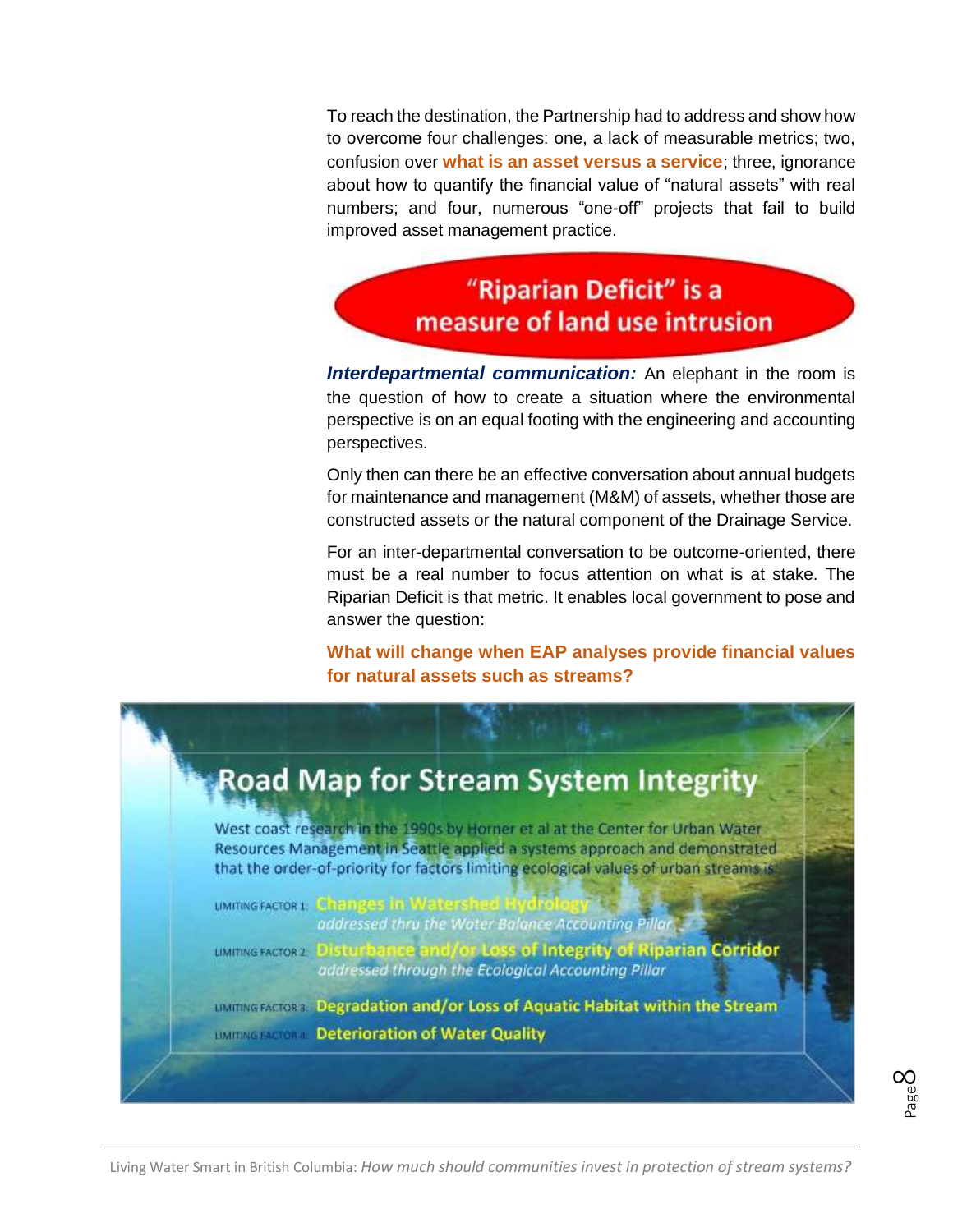*What / So What / Now What / Then What:* A decade ago, the Partnership was hopeful that all players would embrace shared responsibility and communities would move from stopgap fixes to longterm restoration of properly functioning streams. We are not there yet, in large part because of the hollowing out of government capacity at all levels and the reliance on outside service providers.

In view of the myriad of realities currently facing all organizations, the task of rebuilding local government understanding and capacity to protect stream system integrity will take time, energy, and long-term commitment. The asset management task is two-fold in scope.

**One, influence current practitioners to adopt EAP into asset management strategies. Two, train the next generation of land use, GIS, and drainage professionals in the use of EAP. This starts in university.**

With completion of the current program to mainstream EAP through case studies, the Partnership has set a process in motion to embed EAP in a university setting to support the work of local government practitioners.

The image on the next page conceptualizes the 4-step process to fully operationalize EAP. In collaboration with willing local governments, we are in transition from Step Two (**So What** can be done) to Step Three (**Now What** can we do).

> "Now, with the Ecological Accounting Process as a foundation piece, local governments have a rationale and a metric to do. business differently via multiple planning pathways to achieve the goal of natural asset management.

Kim Stephens, Executive Director, Partnership for Water Sustainability in British Columbia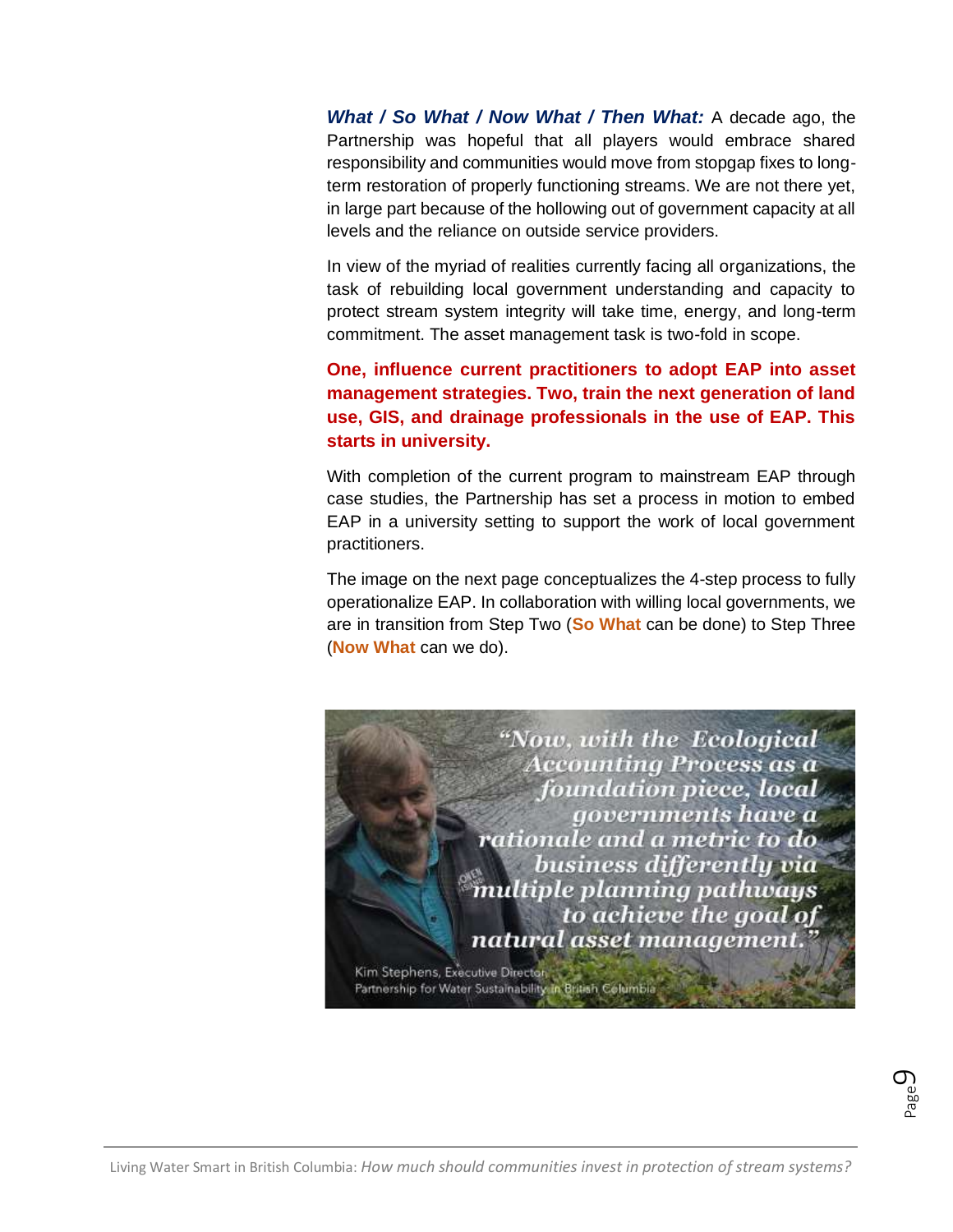#### **Asset Management for Sustainable Drainage Service Delivery**

**GOAL: connect constructed and natural** components of the Drainage Service

#### ноw: apply the 4-step "BC process" to mainstream EAP, the Ecological Accounting Process

#### 1. WHAT is the issue?

The science behind the "twin pillars of stream system integrity" is not well understood, and the Riparian Deficit grows as streams continue to degrade

#### 4. THEN WHAT will we do?

Replicate the EAP program in other university-based regional hubs to help local governments across BC tackle the Riparian Deficit

Convening for Action

#### 2. SO WHAT can be done?

Provide local governments with a GIS-based process, EAP, that can be applied effectively and inexpensively using in-house and/or student resources, to develop realistic M&M budgets

#### 3. NOW WHAT can we do?

Embed EAP in a university-based centre to ensure consistency of understanding and application of EAP, and train the next generation of practitioners

Lage<sup>1</sup>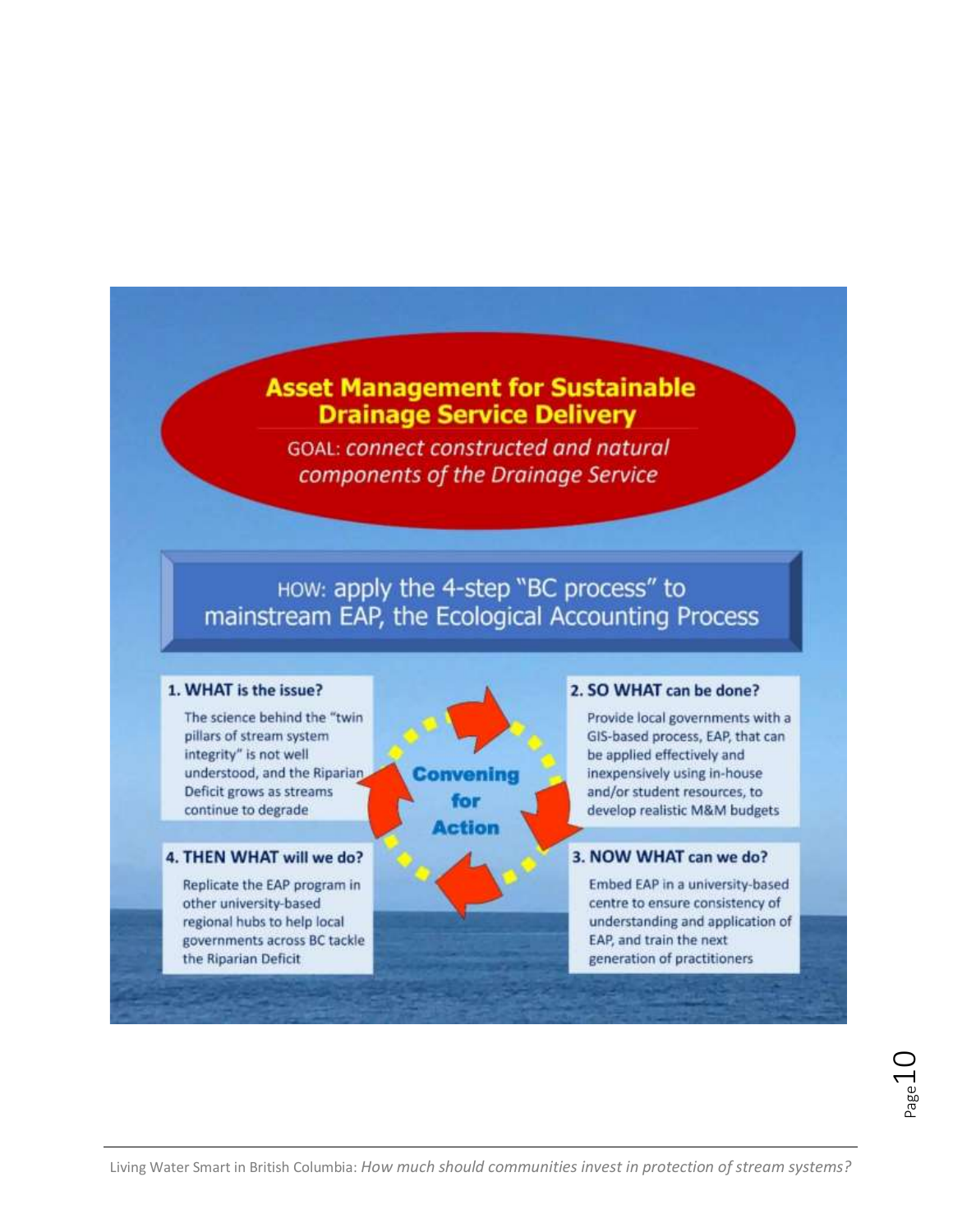

*TO LEARN MORE, VISIT: https://waterbucket.ca/about-us/*

#### **About the Partnership for Water Sustainability in British Columbia**

Incorporation of the Partnership for Water Sustainability in British Columbia as a not-forprofit society on November 19, 2010 was a milestone moment. Incorporation signified a bold leap forward.

Over two decades, the Partnership had evolved from a technical committee in the 1990s, to a "water roundtable" in the first decade of the 2000s, and then to a legal entity. The Partnership has its roots in government – local, provincial, federal.

The Partnership has a primary goal, to **build bridges of understanding** and pass the baton from the past to the present and future. To achieve the goal, the Partnership is growing a network in the local government setting. This network embraces collaborative leadership and **inter-generational collaboration**.

The Partnership believes that when each generation is receptive to accepting the intergenerational baton and embracing the wisdom that goes with it, the decisions of successive generations will benefit from and build upon the experience of those who went before them.